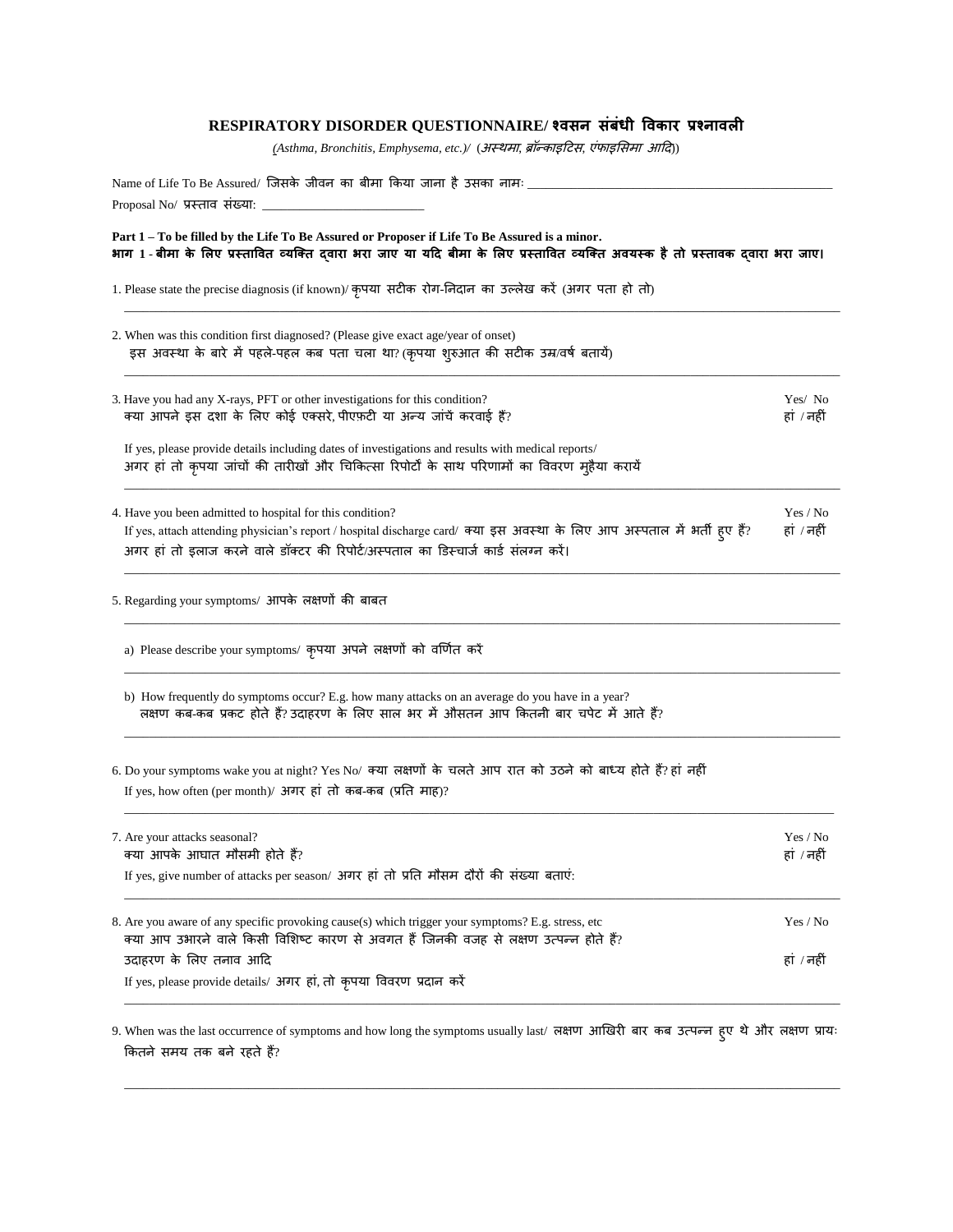- 10. How many days (total) during last two years you been away from work due to this condition. पिछले दो वर्षों के दौरान आप इस अवस्था के चलते आप कितने दिन (कुल) काम से दूर रहे?
- 11. Please provide details of your treatment, include name of medication (e.g. Asthalin, Bricanyl, Vent,Deriphyiline etc), dosage and how often taken. Include details of tablets, injections and inhalers.

\_\_\_\_\_\_\_\_\_\_\_\_\_\_\_\_\_\_\_\_\_\_\_\_\_\_\_\_\_\_\_\_\_\_\_\_\_\_\_\_\_\_\_\_\_\_\_\_\_\_\_\_\_\_\_\_\_\_\_\_\_\_\_\_\_\_\_\_\_\_\_\_\_\_\_\_\_\_\_\_\_\_\_\_\_\_\_\_\_\_\_\_\_\_\_\_\_\_\_\_\_\_\_\_\_\_\_\_\_\_\_\_\_

कृपया अपने उपचार का विवरण प्रदान करें, जिसमें दवाओं के नाम (उदाहरण के लिए, आस्थालिन, ब्रिकानिल, वेंट, डेरीफ़ाइलिन आदि), खुराक और कितनी बार ली यह भी शामिल करें। टैबलेट, इंजेक्शन और इनहेलर का विवरण भी शामिल करें।

\_\_\_\_\_\_\_\_\_\_\_\_\_\_\_\_\_\_\_\_\_\_\_\_\_\_\_\_\_\_\_\_\_\_\_\_\_\_\_\_\_\_\_\_\_\_\_\_\_\_\_\_\_\_\_\_\_\_\_\_\_\_\_\_\_\_\_\_\_\_\_\_\_\_\_\_\_\_\_\_\_\_\_\_\_\_\_\_\_\_\_\_\_\_\_\_\_\_\_\_\_\_\_\_\_\_\_\_\_\_\_\_\_

\_\_\_\_\_\_\_\_\_\_\_\_\_\_\_\_\_\_\_\_\_\_\_\_\_\_\_\_\_\_\_\_\_\_\_\_\_\_\_\_\_\_\_\_\_\_\_\_\_\_\_\_\_\_\_\_\_\_\_\_\_\_\_\_\_\_\_\_\_\_\_\_\_\_\_\_\_\_\_\_\_\_\_\_\_\_\_\_\_\_\_\_\_\_\_\_\_\_\_\_\_\_\_\_\_\_\_\_\_\_\_\_\_

a) Currently/ वर्तमान समय में:

b) In the past/ ववगत में

| 12. Have you ever taken steroids? E.g. Beclomethasone, Prednisolone etc.                                                                                                                                       | Yes /No   |
|----------------------------------------------------------------------------------------------------------------------------------------------------------------------------------------------------------------|-----------|
| क्या आपने कभी स्टीरायड्स लिये हैं? उदाहरण के लिए बेक्लोमेथासोन, प्रेडनिसोलोन आदि                                                                                                                               | हां /नहीं |
| If yes, please provide full details including duration and type of treatment like inhaler, tablets etc<br>अगर हां तो कृपया अवधि और उपचार के प्रकार जैसे कि इलहेलर, गोलियों आदि समेत पूर्ण विवरण मुहैया करायें। |           |

\_\_\_\_\_\_\_\_\_\_\_\_\_\_\_\_\_\_\_\_\_\_\_\_\_\_\_\_\_\_\_\_\_\_\_\_\_\_\_\_\_\_\_\_\_\_\_\_\_\_\_\_\_\_\_\_\_\_\_\_\_\_\_\_\_\_\_\_\_\_\_\_\_\_\_\_\_\_\_\_\_\_\_\_\_\_\_\_\_\_\_\_\_\_\_\_\_\_\_\_\_\_\_\_\_\_\_\_\_\_\_\_

 $\_$  , and the set of the set of the set of the set of the set of the set of the set of the set of the set of the set of the set of the set of the set of the set of the set of the set of the set of the set of the set of th

\_\_\_\_\_\_\_\_\_\_\_\_\_\_\_\_\_\_\_\_\_\_\_\_\_\_\_\_\_\_\_\_\_\_\_\_\_\_\_\_\_\_\_\_\_\_\_\_\_\_\_\_\_\_\_\_\_\_\_\_\_\_\_\_\_\_\_\_\_\_\_\_\_\_\_\_\_\_\_\_\_\_\_\_\_\_\_\_\_\_\_\_\_\_\_\_\_\_\_\_\_\_\_\_\_\_\_\_\_\_\_

\_\_\_\_\_\_\_\_\_\_\_\_\_\_\_\_\_\_\_\_\_\_\_\_\_\_\_\_\_\_\_\_\_\_\_\_\_\_\_\_\_\_\_\_\_\_\_\_\_\_\_\_\_\_\_\_\_\_\_\_\_\_\_\_\_\_\_\_\_\_\_\_\_\_\_\_\_\_\_\_\_\_\_\_\_\_\_\_\_\_\_\_\_\_\_\_\_\_\_\_\_\_\_\_\_\_\_\_\_\_\_

13. Regarding the monitoring of your condition/ आपकी दशा की निगरानी के बारे में:

a) Who is in charge of your follow-up/ आपके फॉलो-अप का प्रभारी कौन है?

b) How often do you attend for follow-up? फॉलोअप के लिए आप कब-कब जाते हैं?

c) When was your last consultation/ आपने आखिरी बार परामर्श कब प्राप्त किया था?

| 14. Do you smoke * cigarettes / beedis / cigar / pipes?                                                                                                                           | Yes/No    |
|-----------------------------------------------------------------------------------------------------------------------------------------------------------------------------------|-----------|
| क्या आप धूम्रपान * सिगरेट/ बीड़ी/ सिगार/ पाइप पीते हैं?                                                                                                                           | हां /नहीं |
| *(Strike off whichever is not applicable) If yes, how many/<br>per day, since last<br>vears.<br>(जो लागू न हो उसे हटा दें) अगर हां तो कितना?<br>़प्रति दिन, पिछले  <br>वर्षों से। |           |

15. Please provide any additional information on your condition, which you feel, will be helpful in processing your application कृपया अपनी दशा पर ऐसी कोई अतिरिक्त जानकारी मुहैया कराएं, जो कि आपकी समझ में आपके आवेदन को संसाधित करने में मददगार होगी।

\_\_\_\_\_\_\_\_\_\_\_\_\_\_\_\_\_\_\_\_\_\_\_\_\_\_\_\_\_\_\_\_\_\_\_\_\_\_\_\_\_\_\_\_\_\_\_\_\_\_\_\_\_\_\_\_\_\_\_\_\_\_\_\_\_\_\_\_\_\_\_\_\_\_\_\_\_\_\_\_\_\_\_\_\_\_\_\_\_\_\_\_\_\_\_\_\_\_\_\_\_\_\_\_\_\_\_\_\_\_\_\_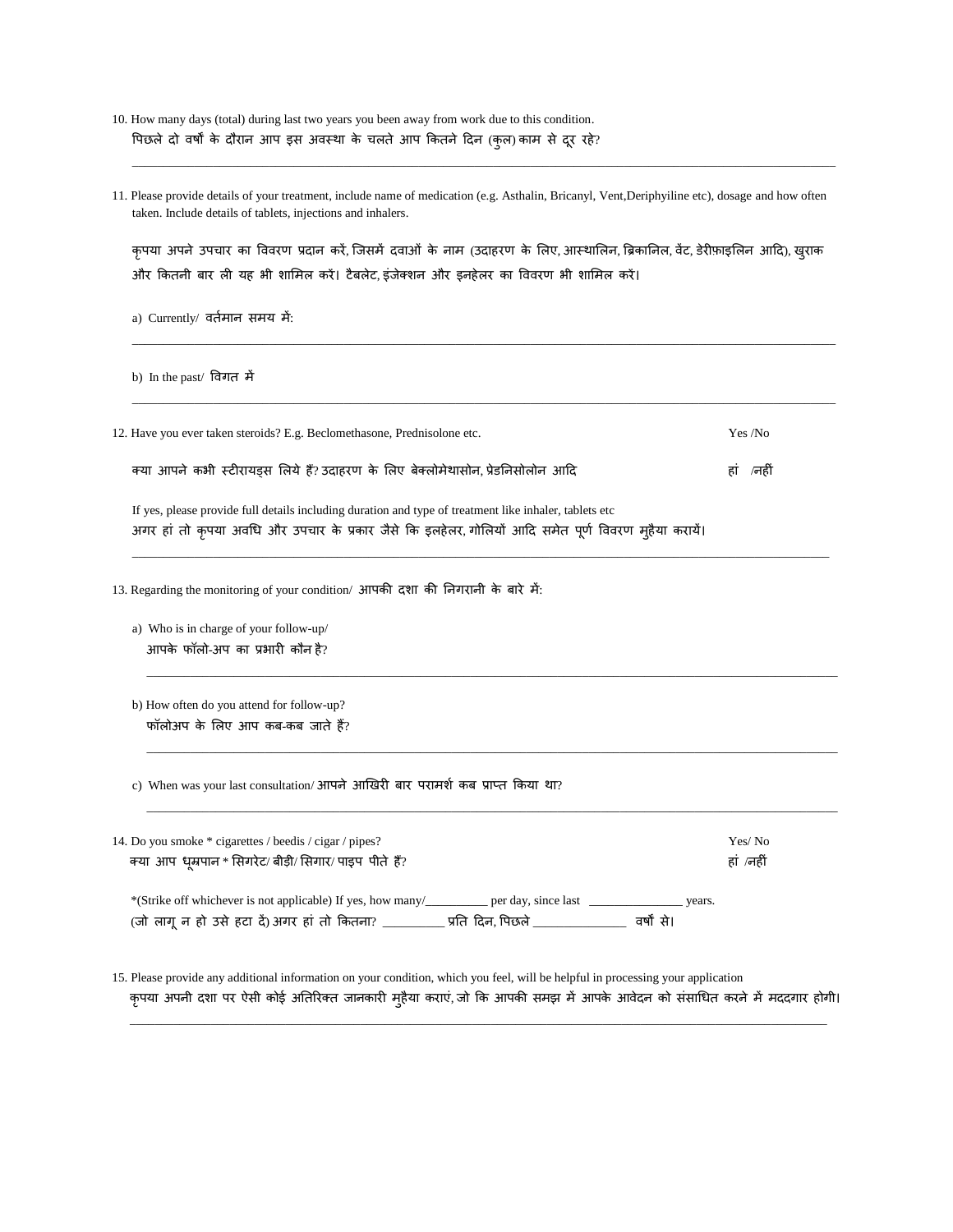## **Declaration by the Life To Be Assured:**

I declare that the answers I have given are, to the best of my knowledge, true and that I have not withheld any material information that may influence the assessment or acceptance of this application. I agree that this form will constitute part of my application for life assurance with Canara HSBC Oriental Bank Of Commerce Life Insurance Company Ltd and that failure to disclose any material fact known to me may invalidate the contract.

## **उस व्यक्तत के द्वारा घोषणा क्जसका जीवन बीमा ककया जाना हैैः**

मैं घोषणा करता हूं कि मेरे द्वारा दिये गये उत्तर मेरी अधिकतम जानकारी में सही हैं और यह कि मैंने ऐसी किसी उल्लेखनीय जानकारी को नहीं छुपाया है जो कि हो सकता है कि इस आवेदन के आकलन या स्वीकार्यता को प्रभावित करती हो। मैं इस बात से सहमत हूं कि यह फार्म Canara HSBC Oriental Bank Of Commerce Life Insurance Company Ltd के साथ जीवन बीमा के लिए मेरे आवेदन का अंग होगा और यह कि मुझे ज्ञात किसी उल्लेखनीय तथ्य को प्रकट करने में विफल रहने से अनुबंध अमान्य हो सकता है।

Date & Place/ Signature of Life to be Assured टिनांक और स्थानः जिसके िीवन का बीमा ककया िाना हैउसका हस्ताक्षरः

## **PART 2 – To be filled by the Attending Physician of the Life To Be Assured/ भाग 2** - **बीमा के ललए प्रस्ताववत व्यक्तत का उपचार कर रहे चचककत्सक द्वारा भरा जाए**

- 1. Please give the diagnosis and date of diagnosis/ कृपया निदान और निदान की तारीख बतायें
- 2. Please provide details of the frequency of attacks and the date of the last attack कृपया आघातों की बारंबारता का वववरण और वपछले आघात की तारीख महुैया कराएं
- 3. Would you describe the patient's condition as mild, moderate or severe? MILD/ MODERATE/SEVERE क्या आप रोगी की दशा को हल्की, मध्यम दर्जे की या तीव्र के रूप में वर्णित करेंगे? हल्की /मध्यम /तीव्र
- 4. Is there any limitation of functional capacity including ability to work? If so please give details including dates and duration of any time off work क्या काम करने की योग्यता समेत प्रकार्यात्मक क्षमता की कोई सीमा है? अगर ऐसा है तो कृपया काम पर से नदारद रहने की तारीखों और अवचि समेत वववरण महुैया कराएं।

\_\_\_\_\_\_\_\_\_\_\_\_\_\_\_\_\_\_\_\_\_\_\_\_\_\_\_\_\_\_\_\_\_\_\_\_\_\_\_\_\_\_\_\_\_\_\_\_\_\_\_\_\_\_\_\_\_\_\_\_\_\_\_\_\_\_\_\_\_\_\_\_\_\_\_\_\_\_\_\_\_\_\_\_\_\_\_\_\_\_\_\_\_\_\_\_\_\_\_\_\_\_\_\_\_\_\_\_\_\_\_\_\_\_\_

\_\_\_\_\_\_\_\_\_\_\_\_\_\_\_\_\_\_\_\_\_\_\_\_\_\_\_\_\_\_\_\_\_\_\_\_\_\_\_\_\_\_\_\_\_\_\_\_\_\_\_\_\_\_\_\_\_\_\_\_\_\_\_\_\_\_\_\_\_\_\_\_\_\_\_\_\_\_\_\_\_\_\_\_\_\_\_\_\_\_\_\_\_\_\_\_\_\_\_\_\_\_\_\_\_\_\_\_\_\_\_\_\_\_\_

\_\_\_\_\_\_\_\_\_\_\_\_\_\_\_\_\_\_\_\_\_\_\_\_\_\_\_\_\_\_\_\_\_\_\_\_\_\_\_\_\_\_\_\_\_\_\_\_\_\_\_\_\_\_\_\_\_\_\_\_\_\_\_\_\_\_\_\_\_\_\_\_\_\_\_\_\_\_\_\_\_\_\_\_\_\_\_\_\_\_\_\_\_\_\_\_\_\_\_\_\_\_\_\_\_\_\_\_\_\_\_\_\_\_\_

\_\_\_\_\_\_\_\_\_\_\_\_\_\_\_\_\_\_\_\_\_\_\_\_\_\_\_\_\_\_\_\_\_\_\_\_\_\_\_\_\_\_\_\_\_\_\_\_\_\_\_\_\_\_\_\_\_\_\_\_\_\_\_\_\_\_\_\_\_\_\_\_\_\_\_\_\_\_\_\_\_\_\_\_\_\_\_\_\_\_\_\_\_\_\_\_\_\_\_\_\_\_\_\_\_\_\_\_\_\_\_\_\_\_\_

\_\_\_\_\_\_\_\_\_\_\_\_\_\_\_\_\_\_\_\_\_\_\_\_\_\_\_\_\_\_\_\_\_\_\_\_\_\_\_\_\_\_\_\_\_\_\_\_\_\_\_\_\_\_\_\_\_\_\_\_\_\_\_\_\_\_\_\_\_\_\_\_\_\_\_\_\_\_\_\_\_\_\_\_\_\_\_\_\_\_\_\_\_\_\_\_\_\_\_\_\_\_\_\_\_\_\_\_\_\_\_\_\_\_\_

\_\_\_\_\_\_\_\_\_\_\_\_\_\_\_\_\_\_\_\_\_\_\_\_\_\_\_\_\_\_\_\_\_\_\_\_\_\_\_\_\_\_\_\_\_\_\_\_\_\_\_\_\_\_\_\_\_\_\_\_\_\_\_\_\_\_\_\_\_\_\_\_\_\_\_\_\_\_\_\_\_\_\_\_\_\_\_\_\_\_\_\_\_\_\_\_\_\_\_\_\_\_\_\_\_\_\_\_\_\_\_\_\_\_\_

5. Please provide the dates and results of any investigation e.g. pulmonary function tests, chest x-rays etc/ कृपया किन्हीं जांचों जैसे कि फेफड़े का कार्य परीक्षण, छाती का एक्स-रे आदि की तारीख और परिणाम प्रदान करें।

6. Please give details of treatment, particularly any steroid therapy/ कृपया उपचार, खासकर किसी स्टीरॉयड उपचार का ब्यौरा प्रदान करें।

7. Are you aware of any complicating features of the patient's condition? E.g. cigarette smoking occupation, etc so, please give details क्या आप रोगी की िशा की ककन्हीं िटिल ववशेर्ताओं से अवगत हैं? अथाषत ससगरेि पीना पेशा आटि, कृपया वववरण प्रिान करें।

I certify that the proposer/ Life To Be Assured has put her/ his signature in my presence and I am satisfied with his/her identity मैं इस बात को प्रमाणित करता हूं कि प्रस्तावक/जिसके जीवन का बीमा किया जाना है उसने मेरी हाजिरी में अपने हस्ताक्षर किये हैं और मैं उसकी पहचान से संतुष्ट हूं